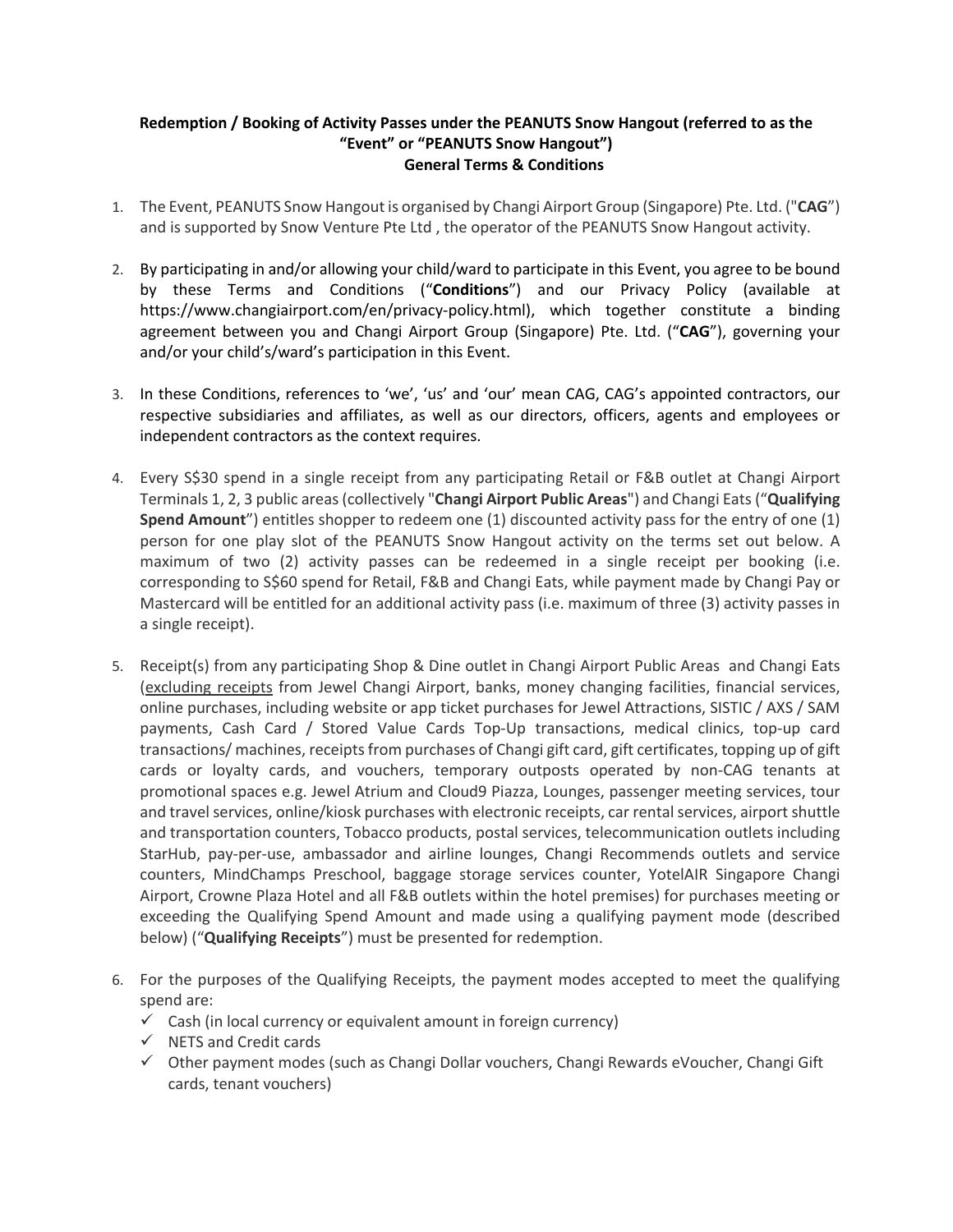- 7. All redemptions must be made via the iChangi App PlayPass with valid Changi Rewards membership account. New members may also download the iChangi App for the subsequent redemption of the discounted tickets.
- 8. To qualify, receipt purchases must be made from 20 May 2022 to 11 July 2022 (both dates inclusive). All slots must be booked via the iChangi app PlayPass and are available for bookings from 10.40am to 9.40pm daily.
- 9. Shoppers who make their qualifying spend from 20 May 2022 onwards may purchase the PEANUTS Snow Hangout pass on a later date than the date of purchase but before the end of the relevant Promotion Period (subjected to availability and on a first-come-first-serve basis). Participants must present their Changi Rewards e-Card QR code or booking confirmation pass / email on the day of the booked slot.
- 10. Limited to one (1) time discount redemption via Changi PlayPass per Qualifying Receipt regardless of amount spent in excess of the qualifying spend.
- 11. Redemption and booking of play slots must be made within **the Promotion Period** via the iChangi App. Redemptions and booking of play slots are on a first-come-first-serve basis and subjected to availability.
- 12. One (1) activity pass admits one (1) person for a single entry during the operating hours of the PEANUTS Snow Hangout.
- 13. All activity passes must be booked via the iChangi App PlayPass and are on a first-come-first-serve basis and subjected to availability.
- 14. Qualifying Receipt(s) must be presented at the designated redemption booth for verification purposes prior to entry to your chosen Activity. CAG reserves the right to refuse entry for erroneous redemption or missing/defaced receipt(s).
- 15. Additional activity passes are also available for purchase at S\$18.00 per pass via the iChangi App PlayPass.
- 16. All redemptions and purchases of activity passes are non-exchangeable, non-refundable, and not for resale.
- 17. No refunds will be given after the purchase of the PEANUTS Snow Hangout pass. Only the date and timeslot can be edited up to 1 hour before the booked timeslot. In the case of no show and/or late arrival, the booked timeslot will be forfeited, and no refunds will be provided.
- 18. Each play slot will consist of 20 minutes of briefing/preparation and around 20 to 25 minutes of play time for both weekdays and weekends/public holidays.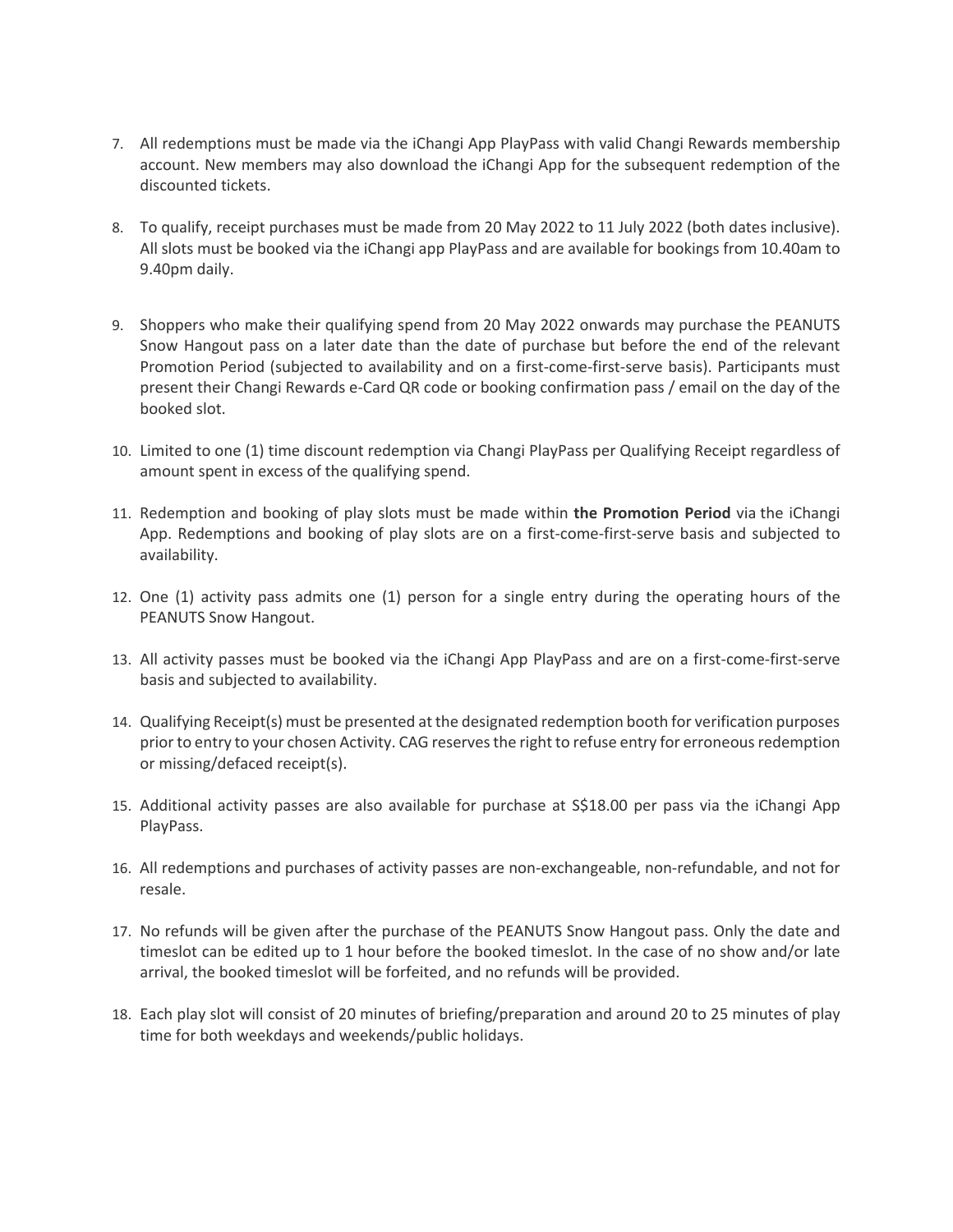- 19. Children 7 years old and below must always be accompanied by an adult of 18 years old and above. Accompanying adult would also require an activity pass for entry. There is no age limitation nor height requirement for this activity.
- 20. No food and drinks are allowed in PEANUTS Snow Hangout.
- 21. Participants who are pregnant, wheelchair bound, or suffering from medical problems relating to the heart, back and neck are advised not to enter PEANUTS Snow Hangout. Participants must observe the maximum load capacity and suitable age group for certain play elements inside the snow chamber.
- 22. For participants' safety, personal photography devices are strictly not allowed in the snow chamber. There will be photographer(s) onsite for assistance.
- 23. Participants must be appropriately attired in winter jackets, boots and long pants. Shorts and traditional costumes are not allowed.
- 24. A PEANUTS Snow Hangout activity pass includes complimentary use of winter jackets and boots for the participant of age 3 years old and above. Participants are encouraged to bring their own winter wear especially for kids below 3 years old.
- 25. Wearing of long pants is compulsory to keep participant safe and warm in the subzero temperature of the snow chamber. For hygiene purposes, wearing of socks is required when using the provided boots. Other optional winter wear is available for rental/purchase as follows:
	- a. Waterproof pants: for rental at \$3.50 per pair
	- b. Gloves: for rental at \$2.50 per pair
	- c. Socks: for purchase at \$2.50 per pair
	- d. Locker: for rental at \$2 per locker
- 26. Participation in the Event is strictly at your own risk. By participating in and/or allowing your child/children/ward/s to participate, you declare that you and/or your child/children/ward/s are in good mental and physical health and do not have any conditions (e.g. motion sickness, heart, neck, back or leg problems) that may be detrimental to your well-being by participating, nor are you under the influence of any medication that may influence your ability to move.
- 27. To the fullest extent permitted by law: (i) CAG, its subsidiaries and affiliates, including Snow Venture Pte Ltd, as well as their respective directors, officers, agents and employees shall not be responsible for any damage or personal injury to you or to any Participant in this Event, and/or loss or damage to any property sustained as a result of your or their participation in this Event, including without limitation all direct loss, indirect or consequential loss, cost and expense, or loss of profits; and (ii) By participating in and allowing your child/ward to participate in this Event, you agree to indemnify CAG, its subsidiaries and affiliates, as well as their directors, officers, agents and employees against all claims, losses, damages, costs or expenses which may be made against or suffered by CAG, its subsidiaries and affiliates, as well as their directors, officers, agents and employees, in respect of any injury (including fatal injury), loss or damage to property arising out of or in connection with your and/or any Participant's participation in this Event."
- 28. All participants are required to follow the instructions of the crew, observe safe distancing, and adhere to prevailing Safe Management Measures at the event site for their own safety and well-being. We